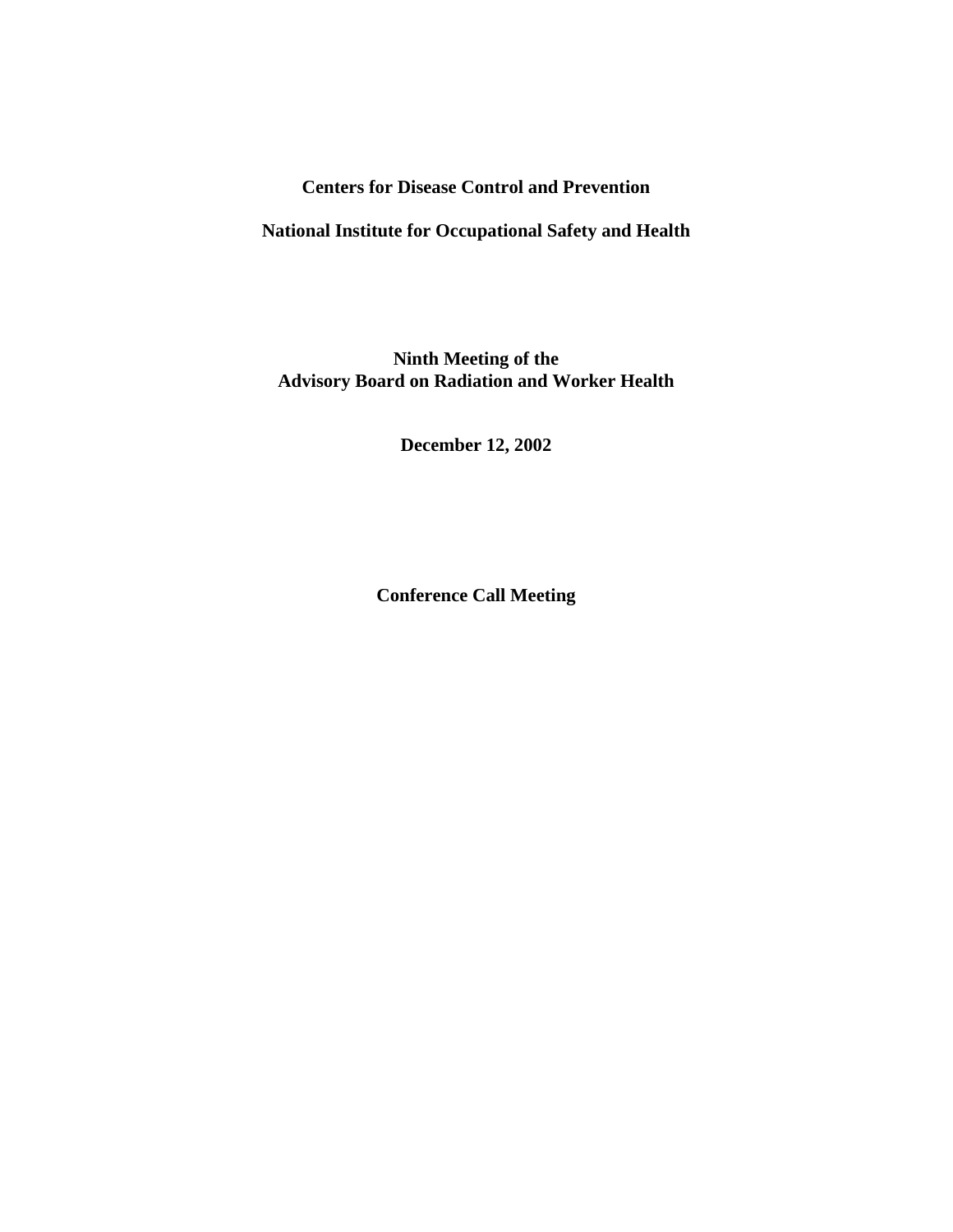## **National Institute for Occupational Safety and Health (NIOSH) Advisory Board on Radiation Worker Health (ABRWH) Record of the Teleconference held December 12, 2002**

The Advisory Board on Radiation Worker Health (ABRWH) held a teleconference on December 12, 2002. The purpose of this meeting was to discuss the scope of work and technical evaluation plan for the procurement of technical consultation for the ABRWH for its review of dose reconstructions conducted in fulfillment of the Energy Employees Occupational Injury Compensation Program Act (EEOICPA). This procurement will aid the ABRWH in meeting its responsibility to review the scientific validity and quality of dose reconstructions completed by NIOSH and to assist the Board in advising the Secretary of Health and Human Services in making determinations for or against additions to the Special Exposure Cohort. Public comment was solicited during this call, but it was explained that questions regarding the scope of work and technical evaluation may not be answered due to specifications of the procurement process. When the final scope of work is published as a Request for Proposals (RFP), questions may be raised as specified in the RFP.

ABRWH Chair Dr. Paul Ziemer convened the teleconference at 1:15 p.m. Committee members present were:

Paul L. Ziemer Larry J. Elliott, Executive Secretary Henry A. Anderson Roy L. DeHart (attended until 3:00 p.m.) Richard L. Espinosa Mike Gibson

Mark A. Griffon James M. Melius Wanda I. Munn Leon Owens Robert W. Presley Genevieve S. Roessler

Member Antonio Andrade, Ph.D., did not attend.

### **Attendees Included:**

### **Department of Health and Human Services (DHHS)**:

*Centers for Disease Control and Prevention (CDC), National Institute for Occupational Safety and Health (NIOSH)*: Larry Elliott, Cori Homer, James Neton, David Sundin, Elizabeth Homoki-Titus, David Naimon, Ted Katz, Twila Saitow

**Department of Energy** (DOE), Rocky Flats: Bob Eisline

**Department of Labor** (DOL): Rose Toufexis, Jeff Kotsch

### **Members of the public:**

Jeff Clemm, SAIC, Inc. Ray Green, Court Reporter Sylvia Keating, Pace International Union Arjun Makhijani, Institute for Energy and Environmental Research (IEER) Richard Miller, Government Accountability Project (GAP)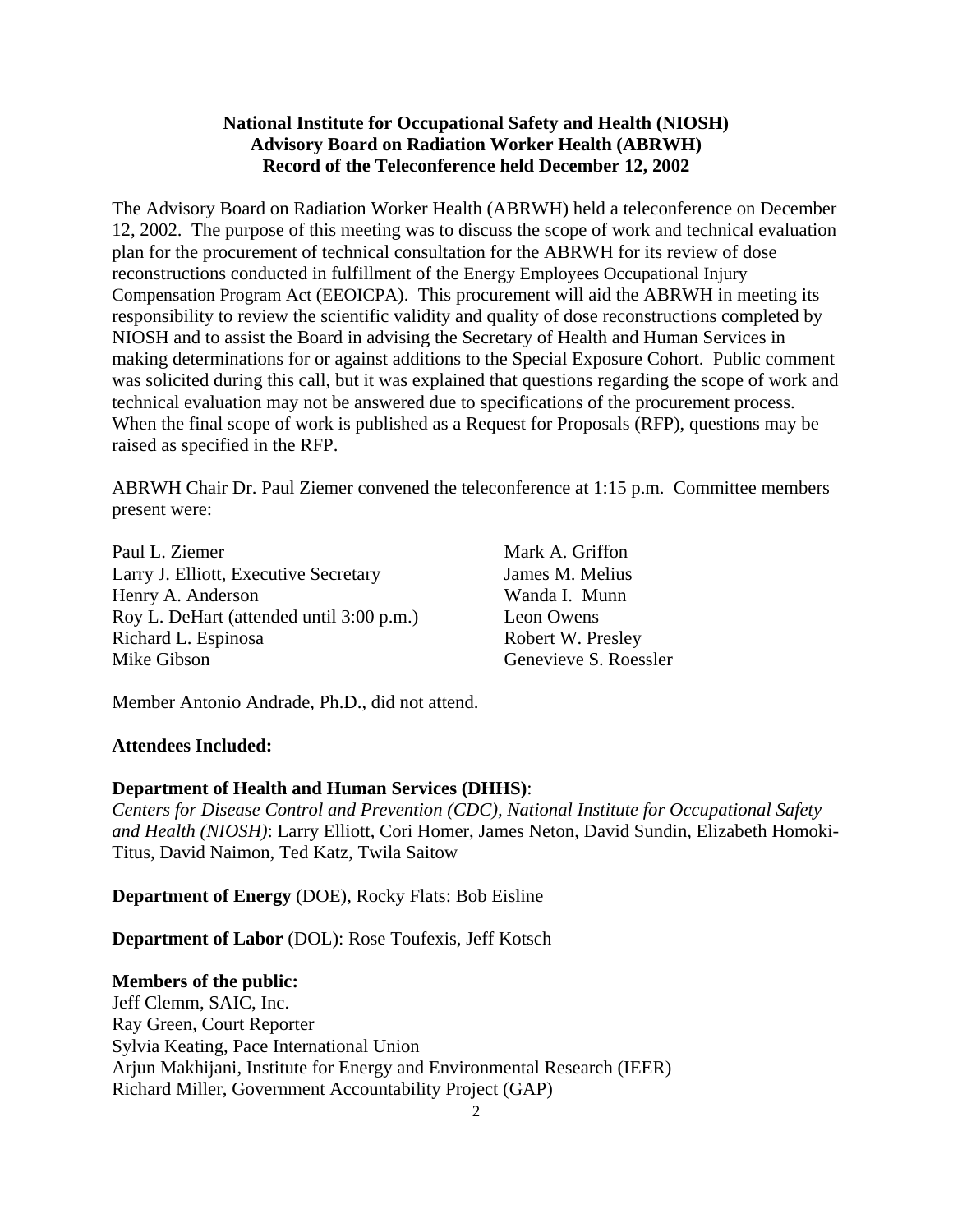John Morrow, Sanford Cohen and Associates Marie Murray, Recorder Herman Potter, Pace International Union Bob Tabor, Fernald Atomic Trades and Labor Council, Harrison, OH

### **Opening Comments:**

Dr. Ziemer reported that former member Sally Gadola had resigned to avoid a possible perception of conflict of interest. Ms. Gadola is employed by the Oak Ridge Associated Universities (ORAU), which had been awarded the contract to conduct the dose reconstructions associated with EEOICPA claims. The Board agreed that Ms. Godola's departure was a great loss for the Board.

Dr. Ziemer thanked Mr. Griffon and the Dose Reconstruction Workgroup for their development of several working documents with which to procure technical consultative support to the Board. The documents: Attachment C: Statement of Work; Attachments D and E: Example Tasks 1 and 2 (Basic and Advanced Reviews respectively); and, Attachment A: Technical Evaluation Criteria will be the main parts of the Request for Proposal (RFP) and incorporated into the subsequent contract. Attachment D and E provide basic and advanced, respectively, examples of the tasks the bidders will be asked to quote upon. Consensus on these documents is necessary to begin the procurement process. Thus, they were the focus of this teleconference meeting. For the process to advance in a timely manner, only minor changes to the SOW and the technical evaluation criteria would still be possible at the next (January 2003) meeting.

After an overview of Attachments A and C was provided by Mr. Griffon, the Board discussed each section. This review and discussion was not editorial in character (e.g., for typographical or grammatical errors, etc.), but on the substance of the documents. Editorial comments and minor corrections were not discussed on this call and were to be sent in to NIOSH/OCAS. The following summary highlights discussion on specific passages from the documents.

### **ATTACHMENT C: STATEMENT OF WORK**

This is delineated by criteria for basic and advanced review, as well as a "blind" dose reconstruction review. (Note: ¶ indicates "paragraph")

### *C.1: Purpose of contract*: No comment

#### *C.2: Background and Need*:

- ¶3, Munn: Sentence 2: It is unclear to what "'as least as likely as not'" relates; the employment, or the dose. The Act addresses employment. Edit to ensure this parallels the Act.
- ¶3 Elliott: This paragraph contains language taken from another contract; NIOSH will adjust the date and ensure that "proposed" is dropped from reference to the rule.

*Attachment C.3: Contract Tasks* lists three primary tasks: A) individual dose reconstruction review, B) NIOSH OCAS "Site Profile" and "Worker Profile Review", and C) Review of Special Exposure Cohort (SEC) Petitions. The text of the latter was intentionally broad, since the SEC regulation has not yet been finalized.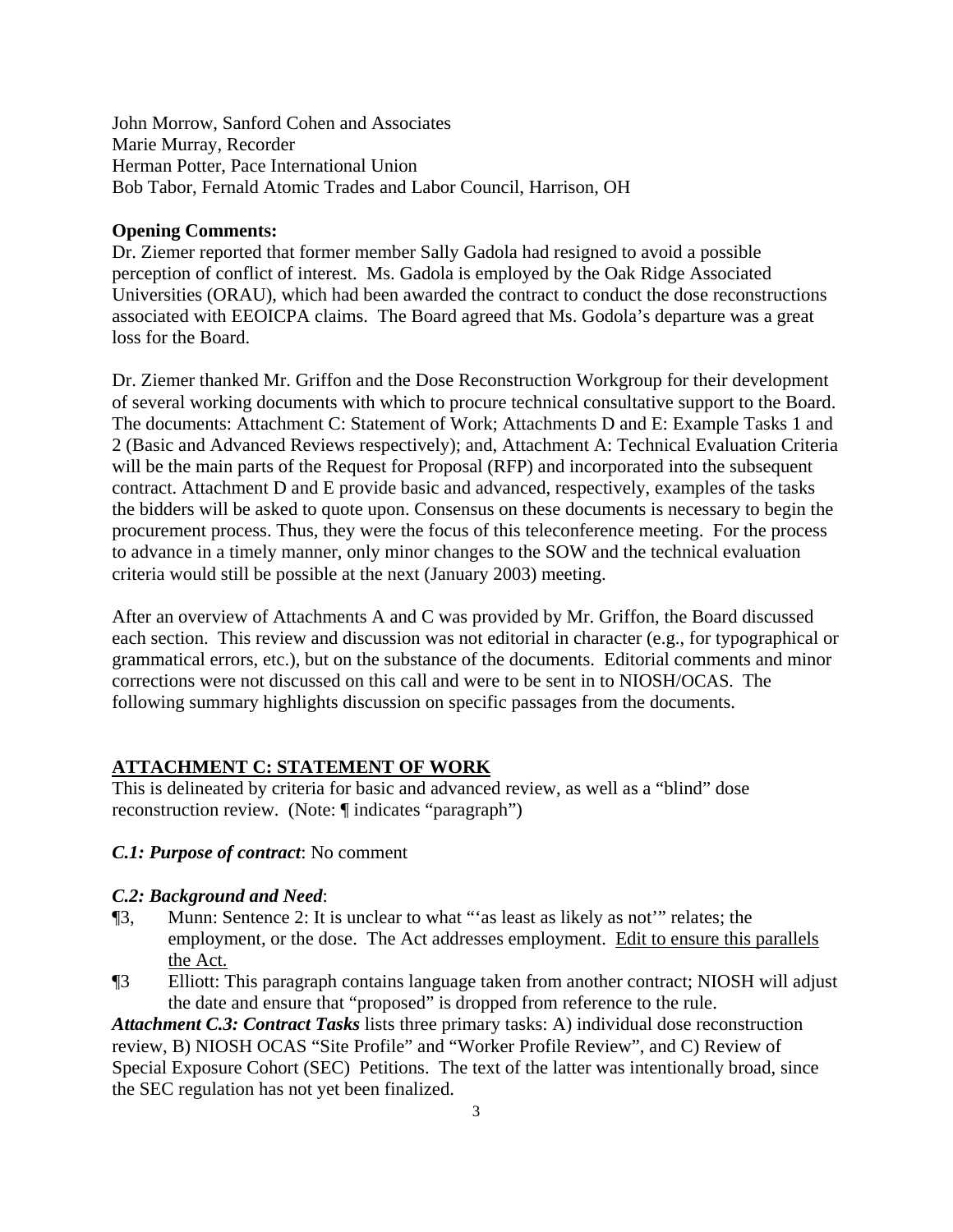# *C.3.A Individual dose reconstruction reviews*

- ¶1 Elliott: Change line 2 to "as needed to adjudicate the claim".
- ¶1 Ziemer: Add for quality control, whether case determination includes if NIOSH followed their own guidelines in doing the dose reconstruction. Agreed to change this to "was done in a manner consistent with NIOSH dose reconstruction regulations with CFR..." or, after "other cases", to add "...,and whether NIOSH followed its own guidelines in the dose reconstruction".
- ¶1 Change "contractor shall determine" to "contractor shall evaluate"

# *C.3.A.1 Basic Review*

- *B-2*: Naimon: Data for the dose estimate comes from many places, not just from the interview. Agreed: add "and if inconsistent, to evaluate if there is reasonable justification why the inconsistency is so" (e.g., the inconsistency could be due to a misinformed survivor's comments).
- *C.1* Munn: How could it be determined to what extent the benefit of the doubt was resolved in the claimant's favor? Are they being asked to quantify it? Agreed: delete "and to what extent"

# *C.3.A.2 Advanced Review*

*B.2* Review work history interview and documentation provided by claimant.

 or should it just be ascertained from the record that the interview was properly conducted? Ziemer: If the claim is successful, the customer satisfaction is probably a moot point; but it is unclear how satisfaction can be rated with an interview. Is that an appropriate role for an audit,

# **Comments included:**

- necessary information or the interview itself? If the latter, an independent auditor should validate the tool. How can *all* the potentially needed questions be known from the start? Reopening interviews could open Pandora's box. The question is what is to be validated? Is it the tool's effectiveness in gathering all ask the same questions. Changing them may garner different information but will not
- Griffon: The idea was to both audit the method itself (does the questionnaire get the right result?) and the specific process (did the interview capture the relevant information from the interviewee and report it accurately?).
- Issues impeding the re-interview relate to protecting confidentiality of the individuals (Privacy Act); the inference of an obligation/burden put back on the population; the requirement of an Office of Management and Budget (OMB) review and clearance to interact in this manner; and, assuring all legal requirements are met under such an approach.
- Melius/Gibson: This does place the burden back on the claimants or their survivors, many of whom do not understand the process or what is/is not important information to convey. A tool is needed to check if the appropriate information was followed up on, which requires a re-interview.
- The re-interview is not meant to re-adjudicate claims, but to ensure that the system in place works. Doing the audit of the process can be accomplished with the records at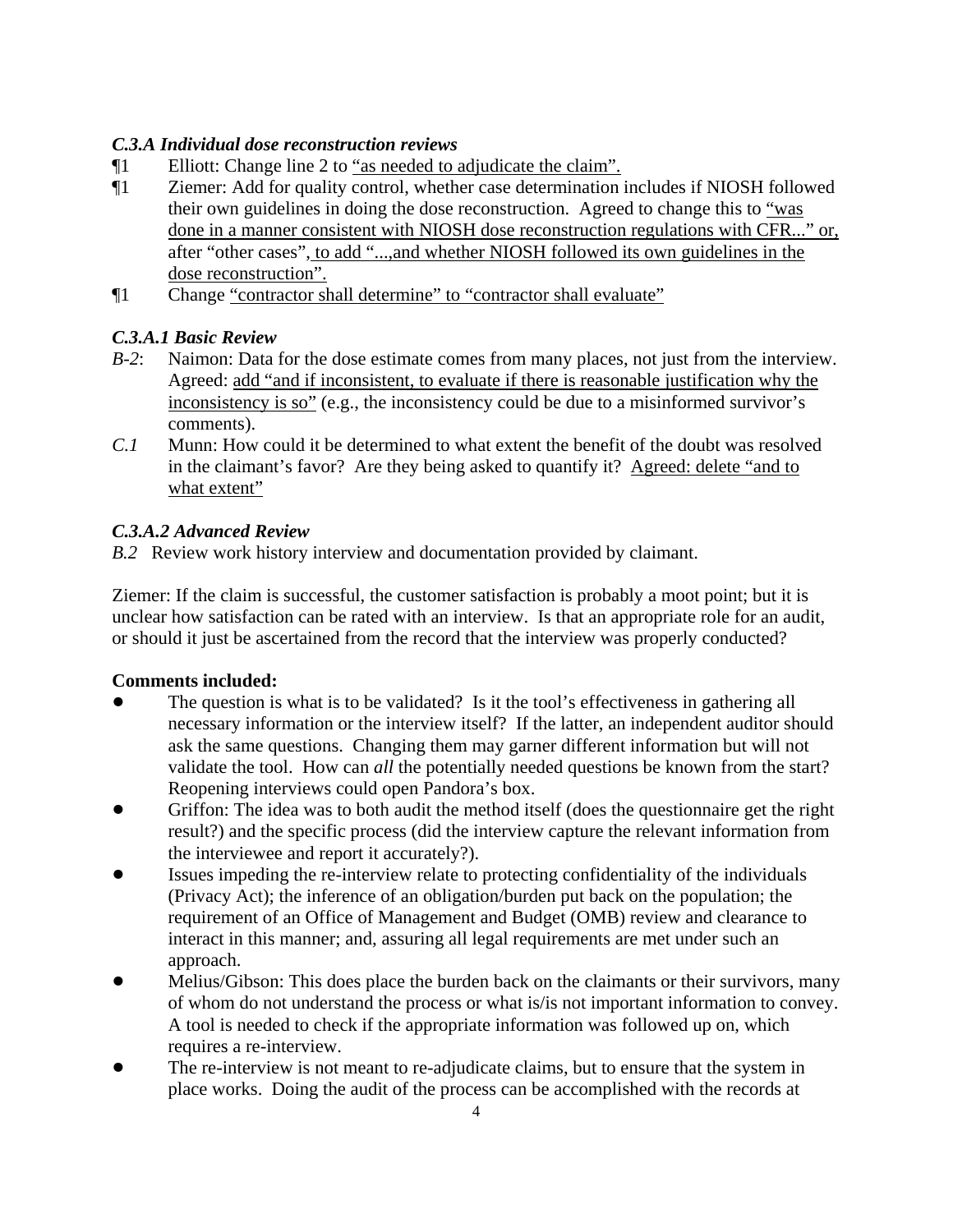hand for a given claim. It is preferable to do so without going back to the claimants or persons interviewed.

- The NIOSH process is straightforward. Standardized questionnaires are used, the claimant reviews both the draft interview report and the draft dose reconstruction, and signs the OCAS-1 form to signify agreement that all the information they had available was captured and addressed. All this information is in the administrative record and should be the initial basis for the audit of the process. There are many points along the process where a claimant can raise concerns about the development of their claim.
- The review is a critically important part of the process and it is not envisioned many such follow-up interviews would be necessary. People are frequently less comfortable in an oral interview setting, which may produce inaccuracies.
- Possible solutions:
	- – Munn: Have the last question be whether the interviewee believes everything necessary was covered, or if they would like the interview to be conducted in some other way.
	- Anderson: To avoid irritating the claimants, pre-select cases and get their agreement at the first interview to doing a follow-up, or to tape the interviews for later use by the reviewer.
- Mr. Elliott stated that the policy is not to record or tape interviews. He advised deleting B.1's text from the point of transcript on, and the parenthetical statements in B.1 and B.2. Related sensitivities are that this imposes another burden on the claimants (not all claimants would be comfortable with recording their interview); the potential causing further anguish of survivors by finding on follow-up that the claimant had passed away; the need for an OMB clearance (which will take an undetermined period of time to receive); and, assuring that all legal requirements are met under such an approach. If the details can be worked out later, that can be effected through a separate Task Order, but waiting to develop such details would prevent issuing a RFP with a proposed requirement now.
	- Responses:
		- Dr. DeHart would be satisfied with that since time is of the essence.
		- Dr. Melius was not willing to advance the SOW without a clear Board method to review the appropriateness of the process, such as this interview audit. He would prefer waiting for a DHHS response to the present proposed language.
		- Mr. Owen: The Paducah union often finds that the worker is deceased, but the widow generally appreciates the follow-up. And, the longer the program is delayed, the more claimants will pass on and the more the program's credibility is eroded.
		- A literature review could explore if there is any gold standard for such interview processes to elicit the desired response. NIOSH can provide references to scientific literature on how survey instruments are used.
- Elliott: The technical consultant contractor could attend and review interviews while they are in progress, and provide an evaluation of those cases after adjudication.
	- Problem: This would not be representative of the normal interview, and there could be legal problems if the claimant becomes involved in litigation.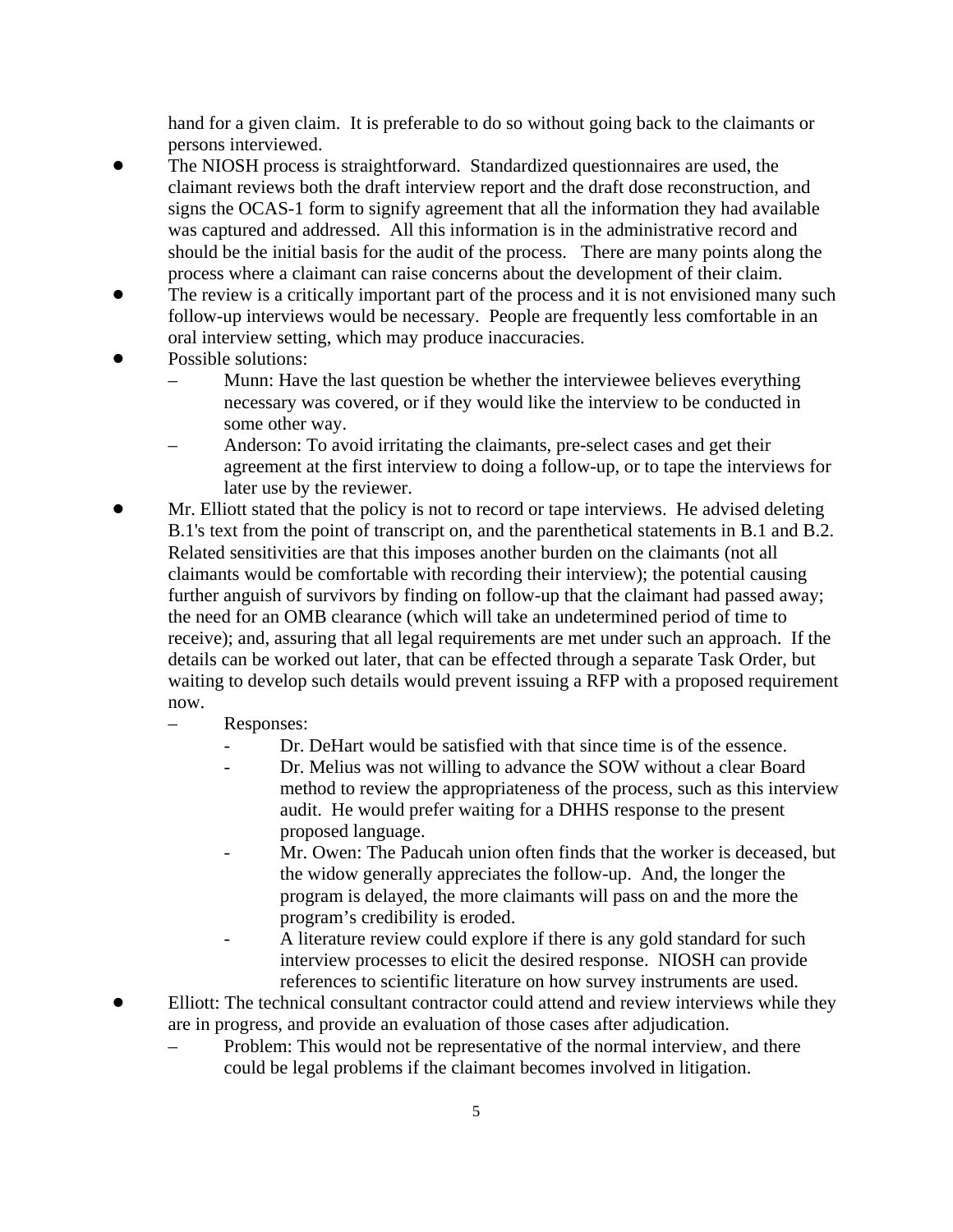- If the claim is denied, the follow-up will surely entail bias. However, while this can be accounted for (e.g., if 20 awarded cases are happy and 20 denied claims are not), to make it fair, this would have to be done before the adjudication.
- Mr. Griffon stated that the workgroup had originally had a task to review the method and procedures, but then rolled those in the individual cases. Had that not been done, the comparison with the literature would be possible.

Conclusion: Reexamine this issue in January. To properly address the concerns of both the agency and the Board, it was agreed to table this until the January meeting. More information and direction from the Department should be available by that meeting.

"determine" to "evaluate if a reasonable effort was made to identify relevant sources..." 2.A.3 Munn: If these data are not readily available, it would be a huge job to identify all relevant data sources, especially those outside the official record. Agreed: change There is a similar question in B.3. A rule of thumb for these eventualities should be generated at some point in future.

*C.3.B NIOSH OCAS Site and Worker Profiles and Review***.** The site profile incorporates all dosimetry data taken from all DOE sites in NIOSH's database, and the worker profile includes all data and analysis on co-workers' exposures, that could be potentially useful to claimants without data. These will be reviewed by the independent contractor. Both C.3.B and C.3.C are broad, as noted earlier. This is a 'marker' to alert the contractor that they might have to do tasks such as these.

- ¶2 Line 1: Change "The contractor shall investigate..." which infers onsite study, to "review", as in the next sentence. This is not intended to be comprehensive, as a site profile will be. This is the same issue as in 2.A.3 above.
- ¶2 Delete " / Contractor"; this refers only to NIOSH.
- ¶2 The intent of the last sentence is that these interviews could be conducted at a hotel, not on a DOE site.
- ¶2 Munn: as with 2.A.3, above, the term "site 'experts'" will have to have some criteria assigned to it. The intent is to indicate people familiar with the site, but a minimum benchmark will be needed.
- ¶4 All ten sites are expected to involve visits for interviews, but that is not realistic in the first year. Ten comprises 33% of the major DOE sites, all of which are huge.
	- -- Neton: Change the number of sites to 5. Just because the site profile is not complete does not automatically mean a dose reconstruction cannot be done.
	- Elliott: Use phrases like "as needed, as deemed appropriate," etc. Or, strike these two sentences completely, since Attachments D&E address that.
	- – Agreement: leave this for a decision at the January meeting.

*C. Review of SEC petitions*. This was left broad since there is no established policy as yet, and inserted to allow for technical assistance to the Board. This can be in the SOW despite the absence of the rule, but in view of the latter, NIOSH will strike the text in #2 to simply say the contractor "will review SEC petitions." Again, this was inserted to be a marker for the contractor's bid estimation.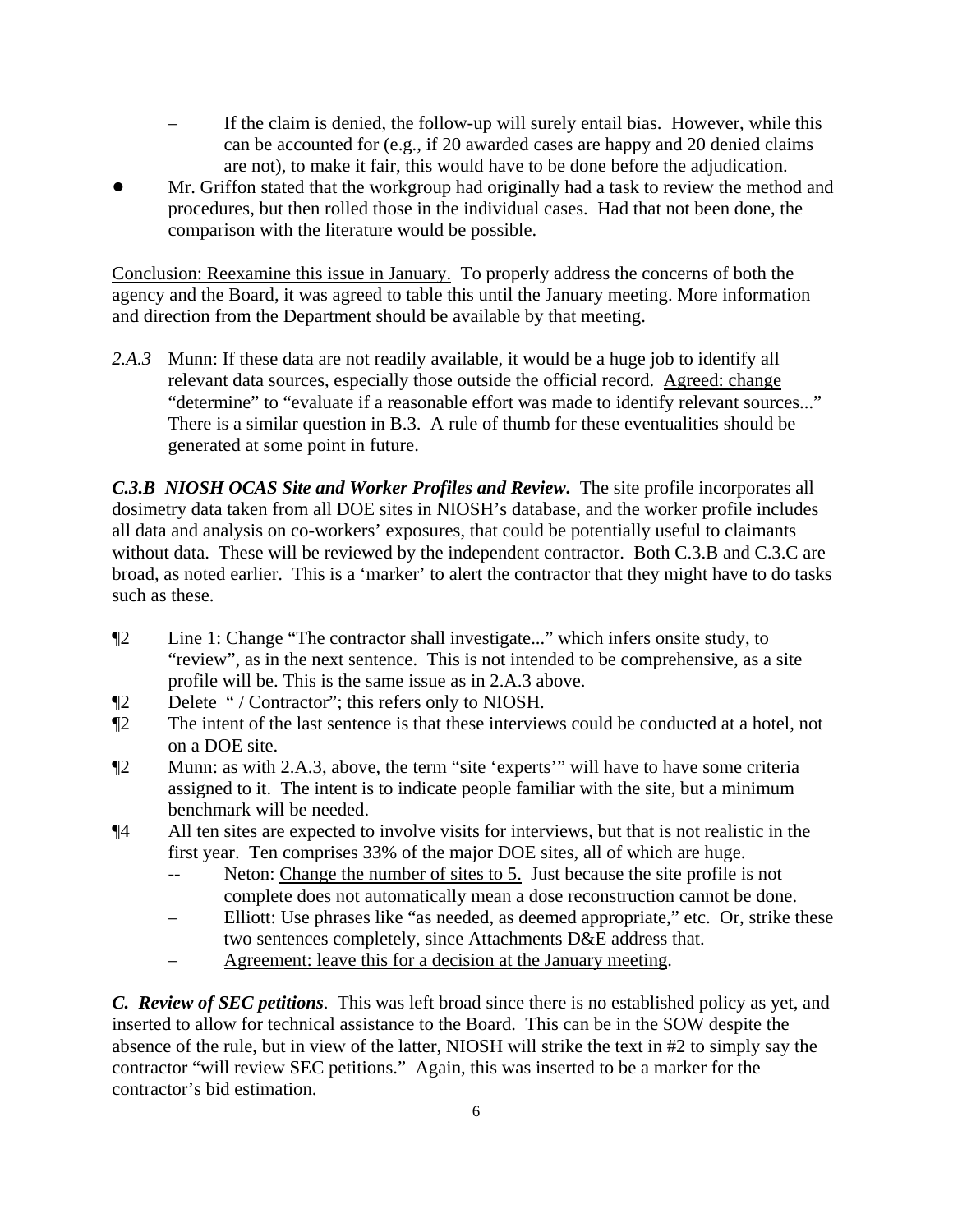*C.4 Work Assignments***:** No comments. This text and that of C.5 is boilerplate from past NIOSH work, slightly modified for this application.

# *C.5 Report Preparation*

5.1 Ziemer: at the end of C.5.1, have the report sent simultaneously to the NIOSH Project Officer and the Chair of the Board. Agreed.

# **Closing Comments on Attachment C:**.

The issue of reviewing the interview process will be a problem, preventing the SOW from being entered into the procurement process. However, NIOSH can work with Mr. Griffon to make the edits/changes discussed and to identify the issues remaining. Mr. Elliott will seek guidance from DHHS and the Office of General Counsel on how to proceed with regard to the interest to reinterview and record interviews.

# **ATTACHMENT A**

- *A Personnel*: No comment
- *B Management Approach:* No comment
- *C Technical Approach:* No comment
- *D Past Performance.* This Section D and Section E are designed to help evaluate the contractor's expertise and approach to this work, so as to provide a level playing field for all the proposers. Dr. Neton reported that this was boilerplate NIOSH language. Some changes in department procedures will require some minor (not substantive) changes that will be in the text provided at the January meeting. Agreed; re-review in January.
- *E Conflict of Interest:* Will discuss at future meeting.
- ¶¶2&3 The evaluation criteria involved areas of disagreement in the workgroup. Scrutiny will be focused on work with DOE, and atomic weapons employer (AWE), or contractors of either, in the past 5 years. This criterion includes key personnel who the contractor may engage to supplement their staff expertise. It also includes persons who had served as expert witnesses at any time in the past, on behalf of DOE, AWE, or contractors of either. The 5-year term was set arbitrarily, to address any perceptions of conflict of interest.

### **Aspects discussed on this issue were:**

- Roessler: The 5-year term may eliminate the most technically up to date contractors for no valid reason. This should be either dropped or shortened. Previous statements developed by the workgroup left it up to the contractor to provide a conflict of interest form that could be evaluated.
- Since NIOSH is engaging the services of both the contractor and the reviewing panel, being as prescriptive as possible seemed advisable to avoid any perception of conflict of interest.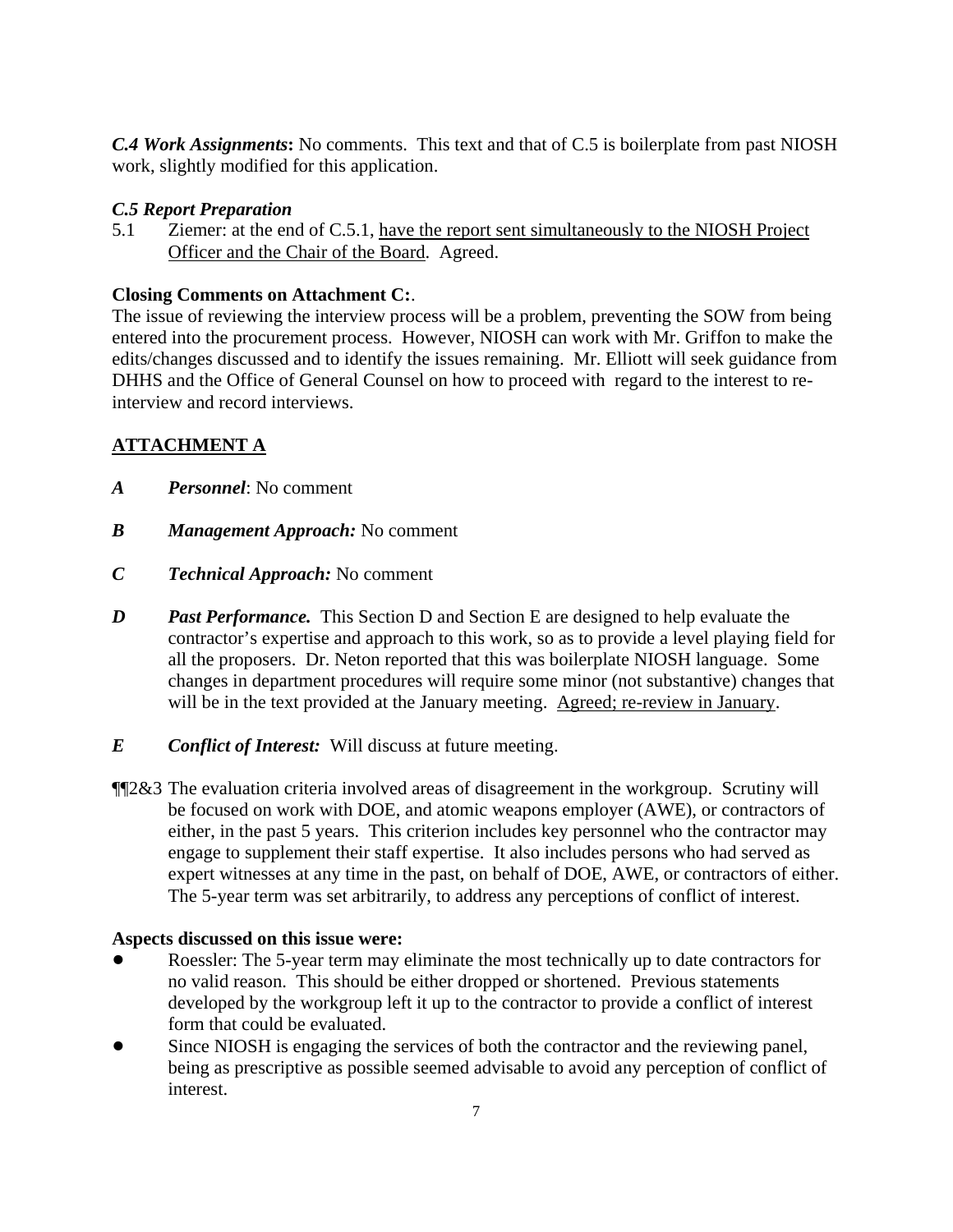- The general feeling of the Board was that five years is too long; most contracts cite 1 year. Two years would more than enough and probably still may eliminate most of those best qualified to do the work. Consultants may have multiple contracts, some with a minor DOE component. Those with DOE as the major source of funding are the ones bearing scrutiny, not 1-2 short projects. This should be listed as an evaluation consideration; then, the Board would want to discuss rationale of why or why not that person was chosen.
- Gibson: People justifiably do not trust DOE so it is important to have someone completely divorced from DOE to do the evaluation.
- If a perception of mistrust is the consideration, this should go much farther back than 5 years, to work done when the exposures occurred, in addition to the key personnel and contractors involved in the epidemiologic dose estimate studies.
- Mr. Elliott pointed out that NIOSH, not ORAU, will be evaluated, and the evaluation panel will have one Board member to participate in the selection process. The technical review panel works with confidential information and the names are not made public. But the Board representative can reassure the ABRWH members that this issue is addressed.
- Dr. Ziemer suggested a minimum of 2 years without DOE work and looking back at work done over the last five years.
- ! Melius: The perception of conflict could relate to the type and extent of the contractor's past work for DOE (e.g., doing lab or quality control work versus work in radiation protection or dose reconstruction). As a compromise, he suggested "a minimum of 2 years not working with DOE, and evaluation of a history of longer than 5 years, balancing the conflict of interest with expertise and other criteria".
- Although there was some feeling that two years may be more restrictive than necessary, there was agreement on the compromise language for this criterion of "at a minimum not working with DOE for the past 2 years, and evaluated on the degree/extent of work performed for DOE or a DOE contractor. If necessary, the bidder should include justification for key personnel if there is conflict of interest."
- *¶4 Issue of those involved in litigation.* If a case was adjudicated for DOE, the contractor should not be involved in the panel at all; if they did so for an individual, they would just not address that particular case if it arose.

# **Aspects discussed on this issue were:**

- Dr. DeHart felt there should be parity between the two situations, but had had to leave the teleconference before the SEC text review began.
- Munn: There is no way of knowing how many people this would affect, and she disliked automatically eliminating anyone credentialed who testified on the science.
- ORAU allegedly has 90 people on staff that meet this criterion, and ORAU accepted these criteria. The contractor should be at least as stringent.
- Due to the deep distrust of DOE in the field, even the perception of any bias relative to the claimants must be removed. This criterion mostly pertains to perception. Most scientists are honest, but testifying for DOE clouds the issue.
- There was agreement to retain the current language, but Dr. DeHart may raise it again in January.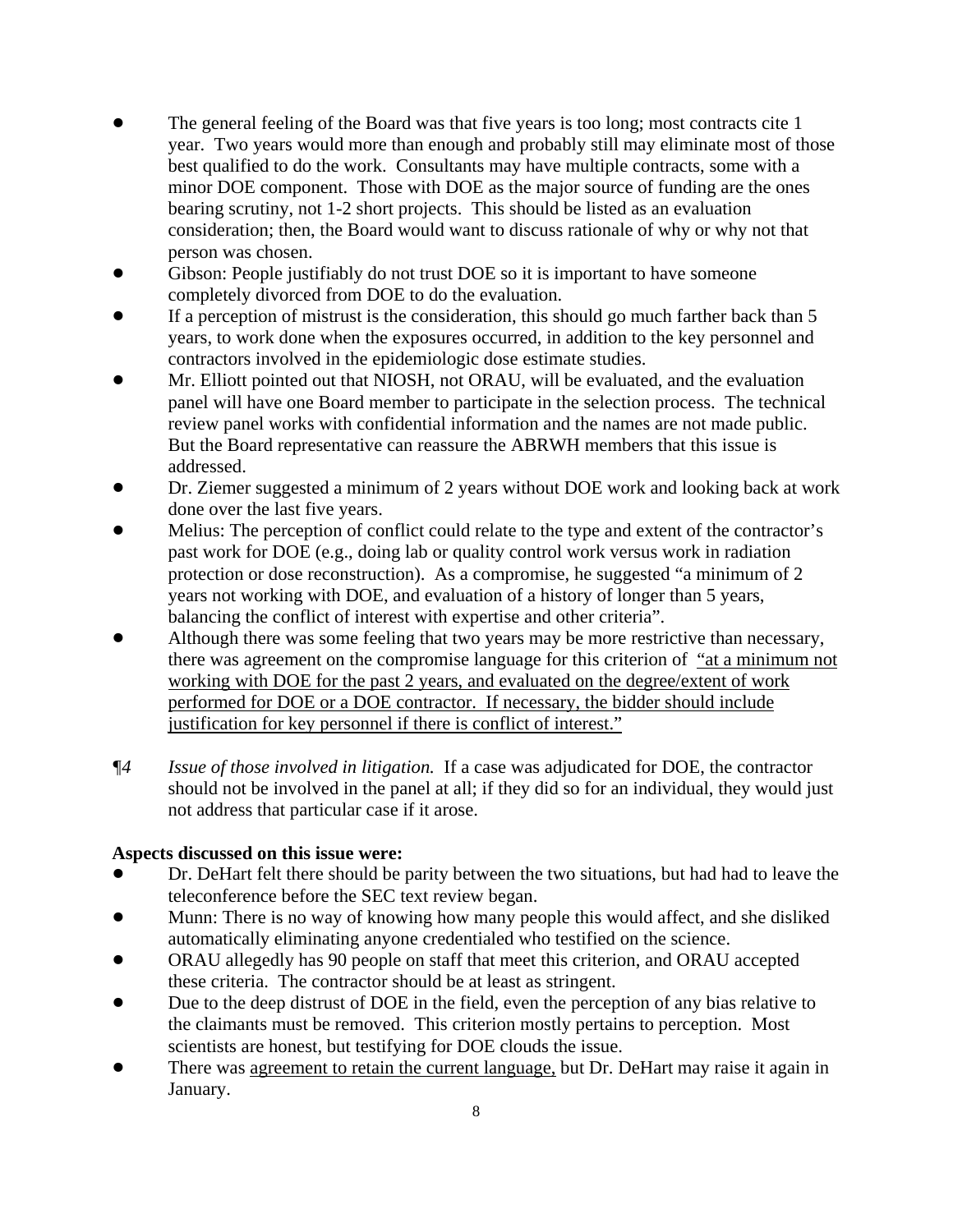## *Attachment E: Example Task 2*

*Footnote 1:* Since information has been considered but not included as relevant since more data already supported the claim, add "that should have been considered."

*Item B.* When the interview issue is resolved, adjust this text as well.

### **The agenda for the next meeting (January 7-8)** will include:

January 7/Day one:

- A critique of the interview process
- Vote on the document
- Program status report
- Update on dose reconstruction
- Review of the latest version of these documents with wording resulting from this call.

January 8/Day two:

- Administrative Housekeeping and Board Work Schedule
- Close session for development, review, and discussion of the proposed independent Government cost estimate for a contract.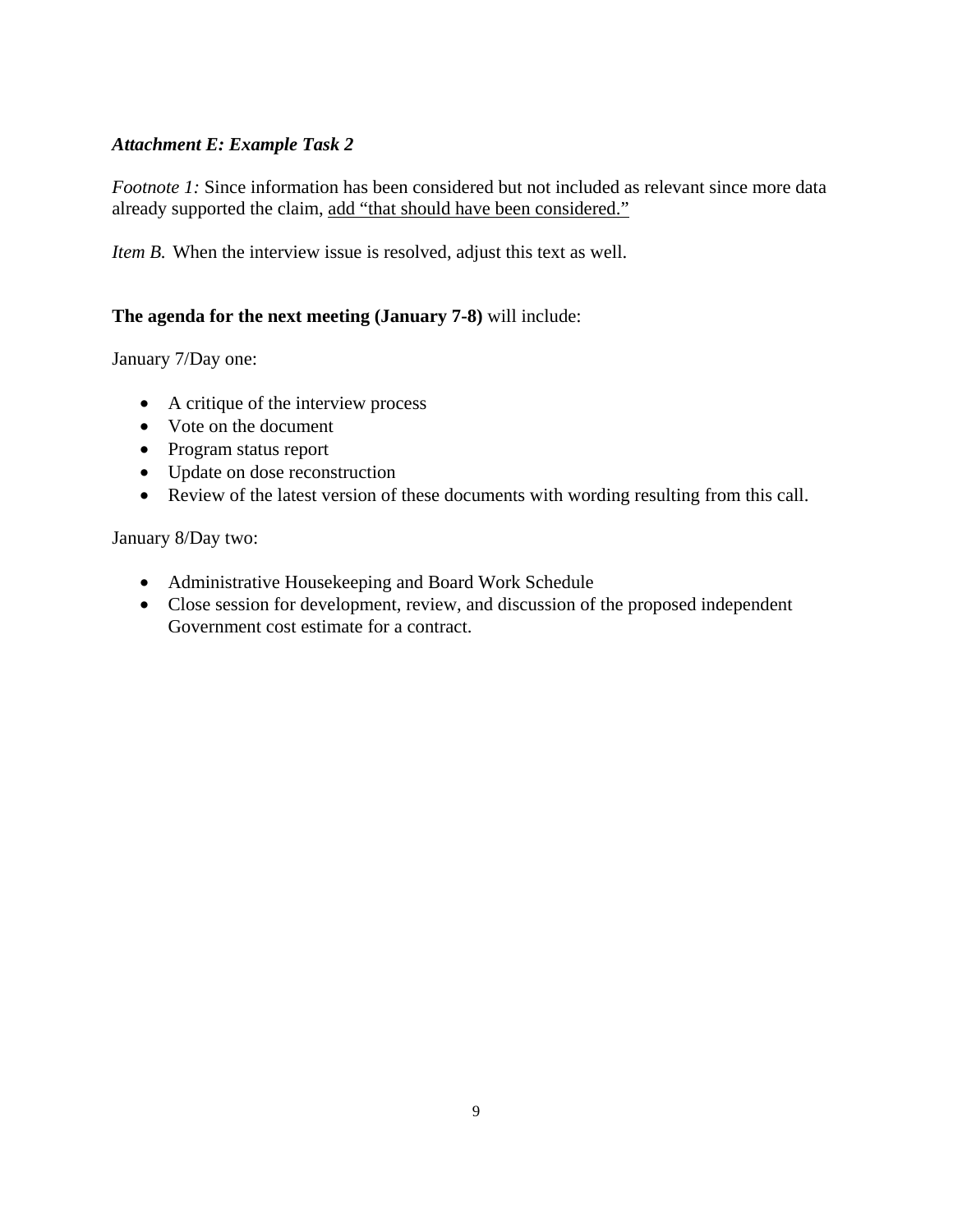- If closure is reached on the scope of work on day  $1$  (Tuesday), then tentatively on Wednesday morning, a review may be done with NIOSH staff of the dose reconstructions completed by NIOSH and adjudicated to date (there are currently DOL decisions on ~7 of the 13 completed). At the start of the meeting, what can/cannot be publicly discussed from the administrative record will be presented. In small workgroups, the information used for the finalized claims will be reviewed with a staff member present to assist as needed. Since this will be a public meeting, the entire administrative record for each case will need to be redacted. NIOSH OCAS will determine if and how such a review might be accomplished.
- ! On January 8, there will be a closed session to develop the independent government cost estimates for the work discussed on this call.
- NIOSH was requested to:
	- Have the Office of General Counsel present the legal issues of the evaluation contract pertaining to the interviews.
	- Review NIOSH's current plans for internal evaluation of the interview process, by NIOSH and by the contractor, to inform the Board's recommendation on this issue.

Since the redrafted SEC rule, which includes the comments from the Board, public input and the town hall meeting comments, has been substantially changed from the rule proposed last summer, it will not be ready for review and discussion in the January meeting. Another Notice of Proposed Rule Making will have to be issued.

# **Public Comment:**

*John Mauro,* of Sanford Cohen & Associates, asked if the RFP announcement was scheduled and would it include anticipated work hours. Mr. Elliott replied that the RFP will specify a "not to exceed" amount of work hours and those interested should call OCAS or get on the list to receive the announcement of the RFP at the NIOSH/OCAS Website.

*Arjun Makhijani*, Institute for Energy and Environmental Research, offered several comments.

- ! He found the Attachment C.3.A criterion of "performed fairly ... consistent with other cases" to be ambiguous about the standard for judging performance, since some DOE work has been sloppy. A better thought-through statement is needed.
- Regarding the workers whose applications are denied, he felt that historically, workers have generally been proven more right than the establishment in stating effects. Their technical credibility should be given greater weight than that given to establishment views or measurements, particularly since some DOE data are fraudulent. Their testimony should not be dismissed nor should they be considered hysterical or afraid of radiation. The distrust of DOE was well earned by its actions. This approach should be part of the criteria to select the independent reviewer.
- The dose reconstruction should include assessment of whether the DOE data are fraudulent. Without that, neither the dose reconstruction process nor its audit will